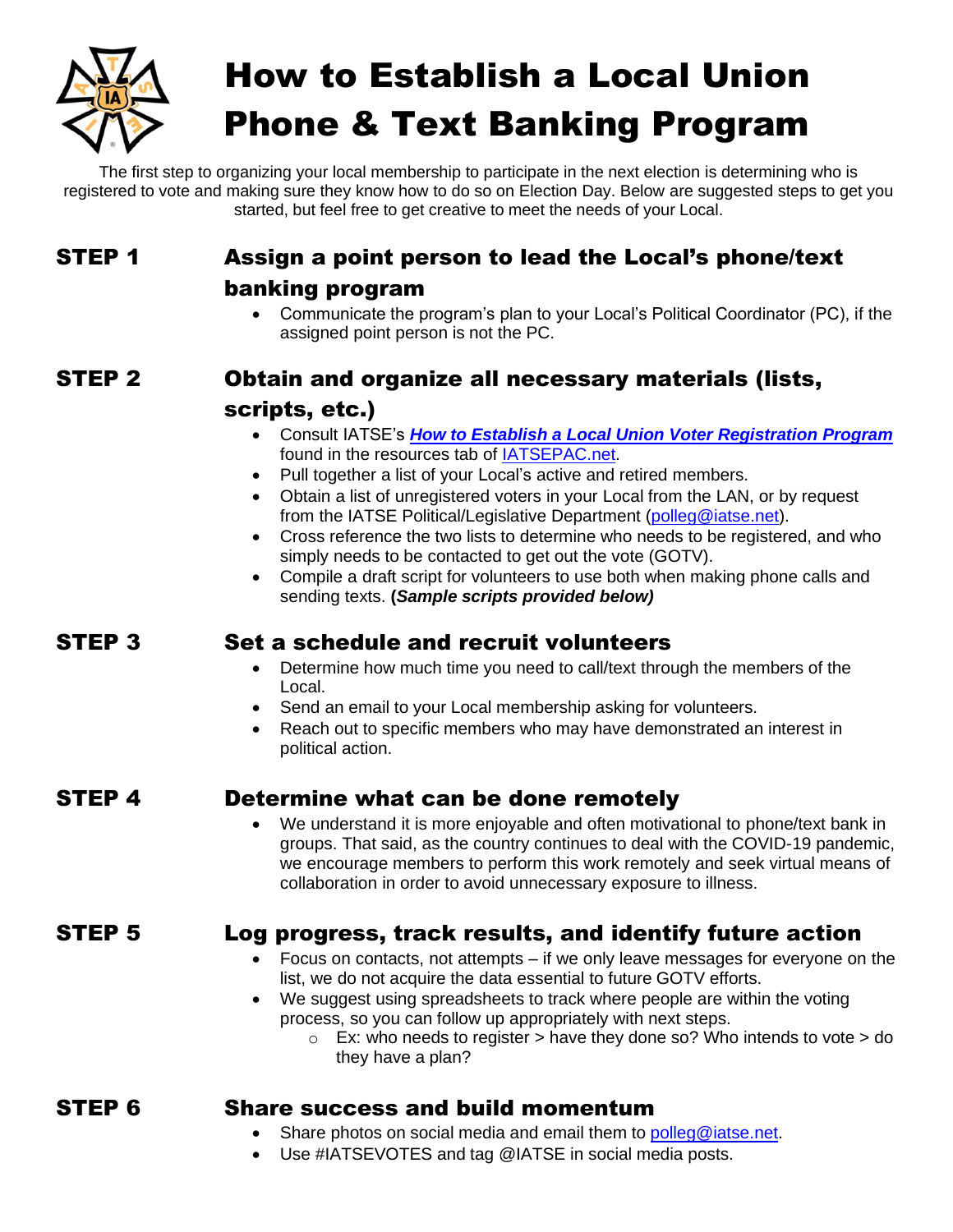#### **Sample Phone Scripts**

#### Voter Registration:

"Hello, I'm , a volunteer from IATSE Local [Number], how are you today/this evening?"

"We're calling all IATSE Local [Number] members to ensure they are registered to vote and have their voices heard in the upcoming election."

"After reviewing our membership records and the public voter file, it's possible you may not be registered to vote. Are you interested in receiving some information on where to check your status and how to register in [Member's State]?

*If yes***:** "Great! Let me know how I should send that over, we're happy to email or text. I can also send some information on voting by mail or voting early if you like?

*If no***:** "Thank you for your time, and I hope you have a nice rest of your day."

*If they respond they are registered:* "Great, glad to hear it. Sometimes errors like this can happen when working with public records. Sorry for the confusion and no cause for alarm. Are you interested in learning more about [Member's State's] rules around voting by mail and early voting?"

*If yes:* Proceed into the "Voter Education" script below as appropriate.

#### Voter Education:

"Hello, I'm \_\_\_\_\_, a volunteer from IATSE Local [Number], how are you today/this evening?"

"We're calling all IATSE Local [Number] members to remind them of the rules around [Member's State's] vote by mail and early voting rules for the election. Are you interested in hearing a little more about these changes?"

*If no***:** "Thank you for your time, and I hope you have a nice rest of your day."

*If yes:* "Great! This election, [Member State] is [Choose one: **1)** sending all voters a ballot in the mail to the address they are registered at; **2)** allowing voters to vote by mail with no excuse necessary; *or* **3)** allowing voters to vote by mail with a valid excuse. The state also offers **1)** early voting; *or* **2)** voting absentee in person before the election.

We're encouraging our Local [Number] kin to seek out the safest ways to vote during the ongoing pandemic. Do you plan on voting early or by mail?

*If no:* **"**Understood, well one last thing to be aware of is that polling locations may be different from where they've been in previous elections, so we encourage you to visit Vote.org to find the most up to date information on polling places."

*If yes:* "Excellent – well if you are willing to provide me your email, I am happy to send over additional information around how to request a mail in ballot / where to find locations to early vote.

#### Sample Voicemail:

"Hello, this is [Your Name], a volunteer from IATSE Local [Number].

We're calling all Local [Number] members to ensure they are registered to vote. As the pandemic continues, states are also adapting their voting rules in an effort to keep people safe. If you would like to confirm your voter registration or learn more about the election changes in [Member's State] feel free to call us back at [Your Phone Number/Local's Phone Number].

Thank you, and please make sure you vote!